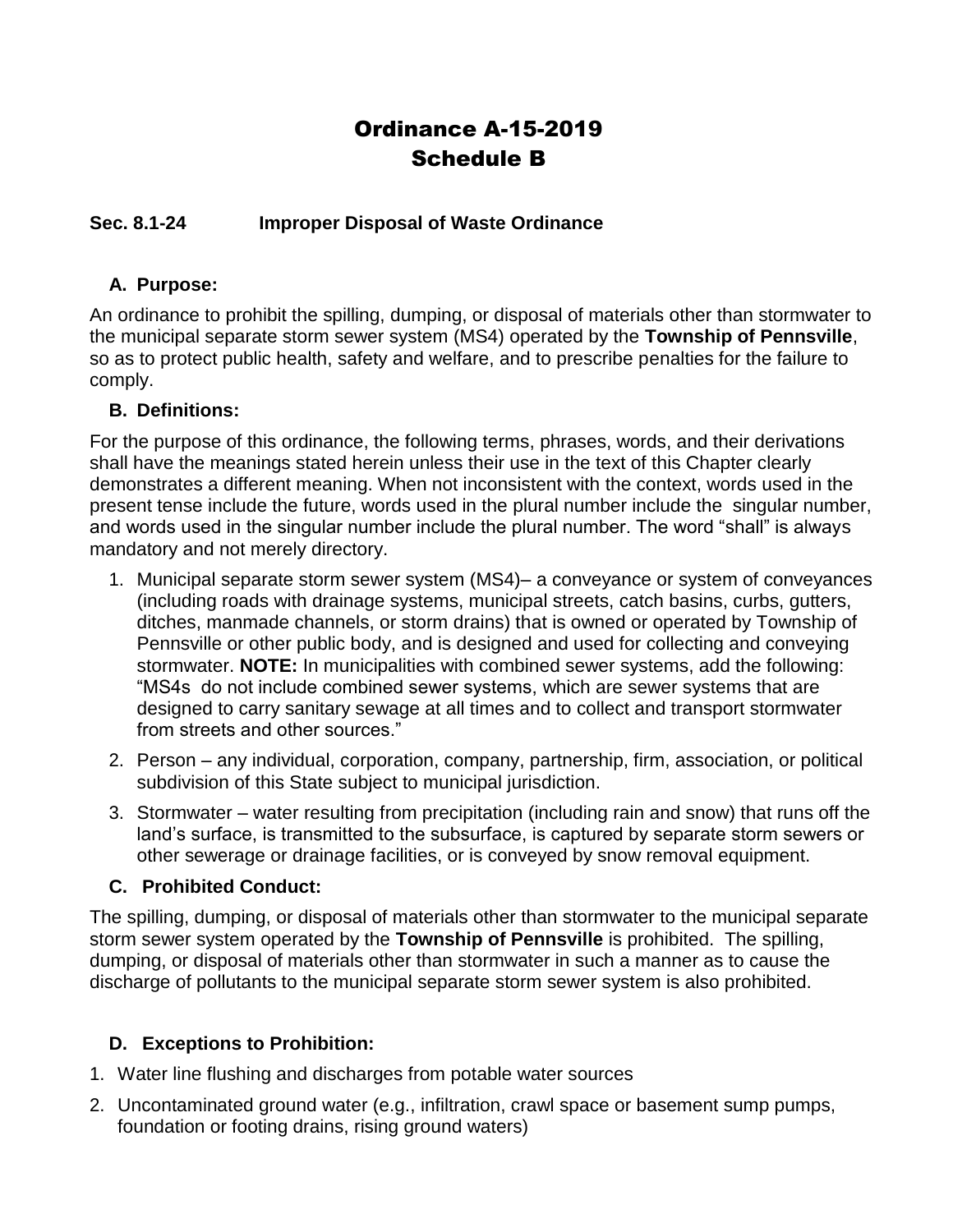- 3. Air conditioning condensate (excluding contact and non-contact cooling water)
- 4. Irrigation water (including landscape and lawn watering runoff)
- 5. Flows from springs, riparian habitats and wetlands, water reservoir discharges and diverted stream flows
- 6. Residential car washing water, and residential swimming pool discharges
- 7. Sidewalk, driveway and street wash water
- 8. Flows from fire fighting activities
- 9. Flows from rinsing of the following equipment with clean water:
	- Beach maintenance equipment immediately following their use for their intended purposes; and
	- Equipment used in the application of salt and de-icing materials immediately following salt and de-icing material applications. Prior to rinsing with clean water, all residual salt and de-icing materials must be removed from equipment and vehicles to the maximum extent practicable using dry cleaning methods (e.g., shoveling and sweeping). Recovered materials are to be returned to storage for reuse or properly discarded.

Rinsing of equipment, as noted in the above situation is limited to exterior, undercarriage, and exposed parts and does not apply to engines or other enclosed machinery.

# **E. Enforcement:**

This ordinance shall be enforced by the **Township of Pennsville Police Department**.

# **F. Penalties:**

Any person(s) who continues to be in violation of the provisions of this ordinance, after being

duly notified, shall be subject to a fine of **not less than five hundred (\$500.00) dollars – no**

#### **greater than five thousand (\$5000.00) dollars.**

# **G. Severability:**

Each section, subsection, sentence, clause and phrase of this Ordinance is declared to be an

independent section, subsection, sentence, clause and phrase, and the finding or holding of any such portion of this Ordinance to be unconstitutional, void, or